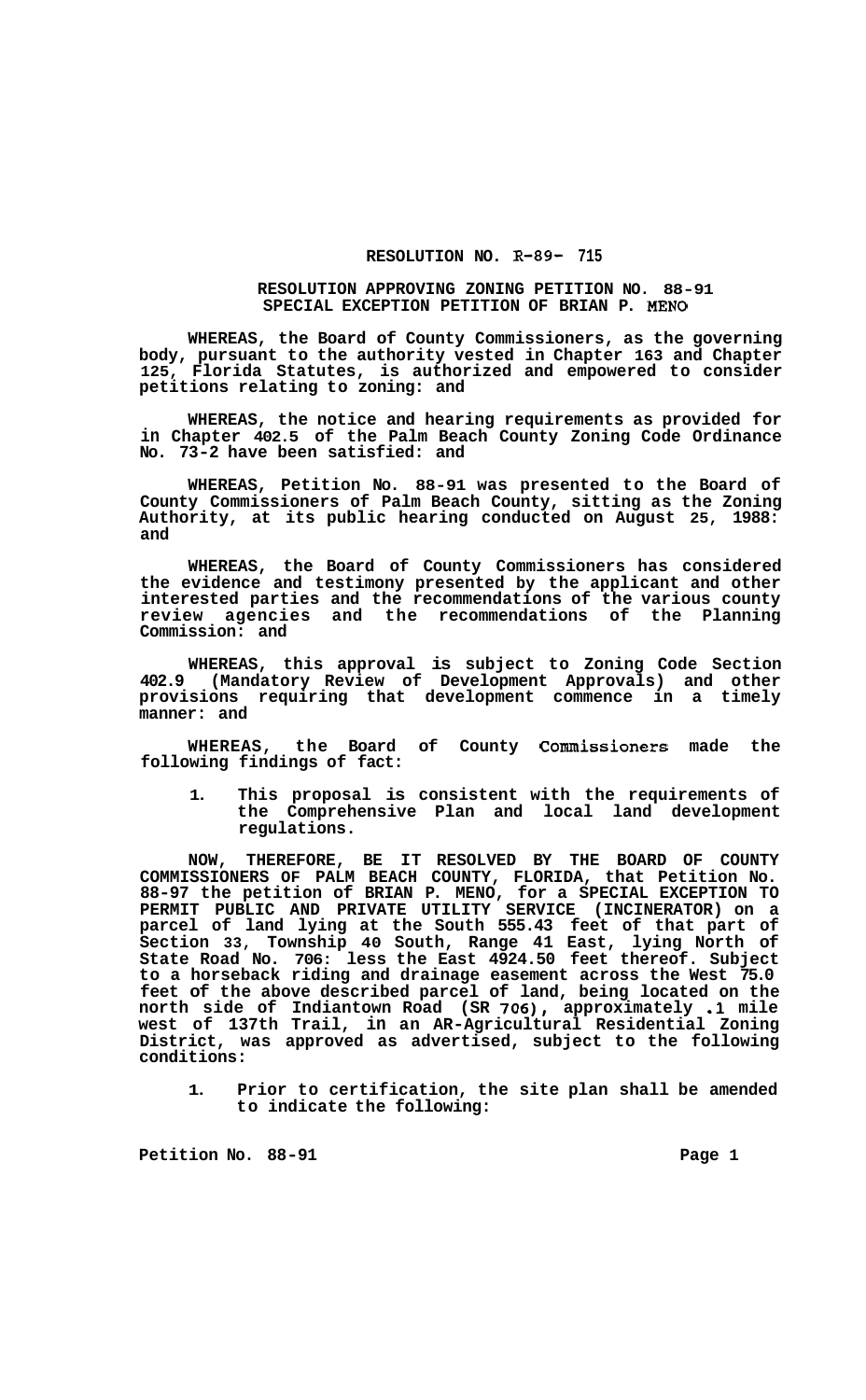- **a. Required twenty-five (25) foot access dimension;**
- **b. Equipment storage area;**
- **c. A section or elevation of the site which indicates the maximum height of all stockpile areas and graphically characterizes the reduction process: and**
- **d. Dimensions of the stockpile area.**
- **2. The petitioner shall construct an eighteen (18) inch high dike around all ash piles on three (3) sides, open only to the incinerator containment pit.**
- **3. Prior to site plan certification, the petitioner shall indicate on the site plan a phasing plan for the removal of prohibited species. A restoration plan shall be established for the western, northern and southern property lines in the vicinity of the air curtain burner. The phasing plan for removal of prohibited species and concurrent revegetation plan shall be subject to approval by the Zoning Division prior to Site Plan Review Committee submittal. The eradication phasing plan shall be completed within a maximum of five (5) years, unless development of adjacent lots commences sooner. If adjacent development commences sooner, the petitioner shall complete the phasing program simultaneously.**
- **4. Ash stored on the site shall be sprinkled as needed with a minimum of a three (3) inch portable pump with sprinkler heads to prevent wind erosion of the ash pile.**
- **6. The developer shall provide discharge control and treatment** for **the stormwater runoff in accordance with all applicable agency requirements in effect at the time of the permit application. However, at a minimum, this development shall retain onsite the stormwater runoff generated by a three (3) year-one (1) hour storm with a total rainfall of 3 inches as required by the Permit Section, Land Development Division. In the event that the subject site abuts a Department of Transportation maintained roadway, concurrent approval from the Florida Department of Transportation will also be required. The drainage system shall be maintained in an acceptabl'e condition as approved by the County Engineer. In the event that the drainage system is not adequately maintained as determined by the County Engineer, this matter will be referred to the Code Enforcement Board for enforcement.**

**7. The developer shall design the drainage system such** 

**Petition No.** 88-91 **Page 2 Page 2**